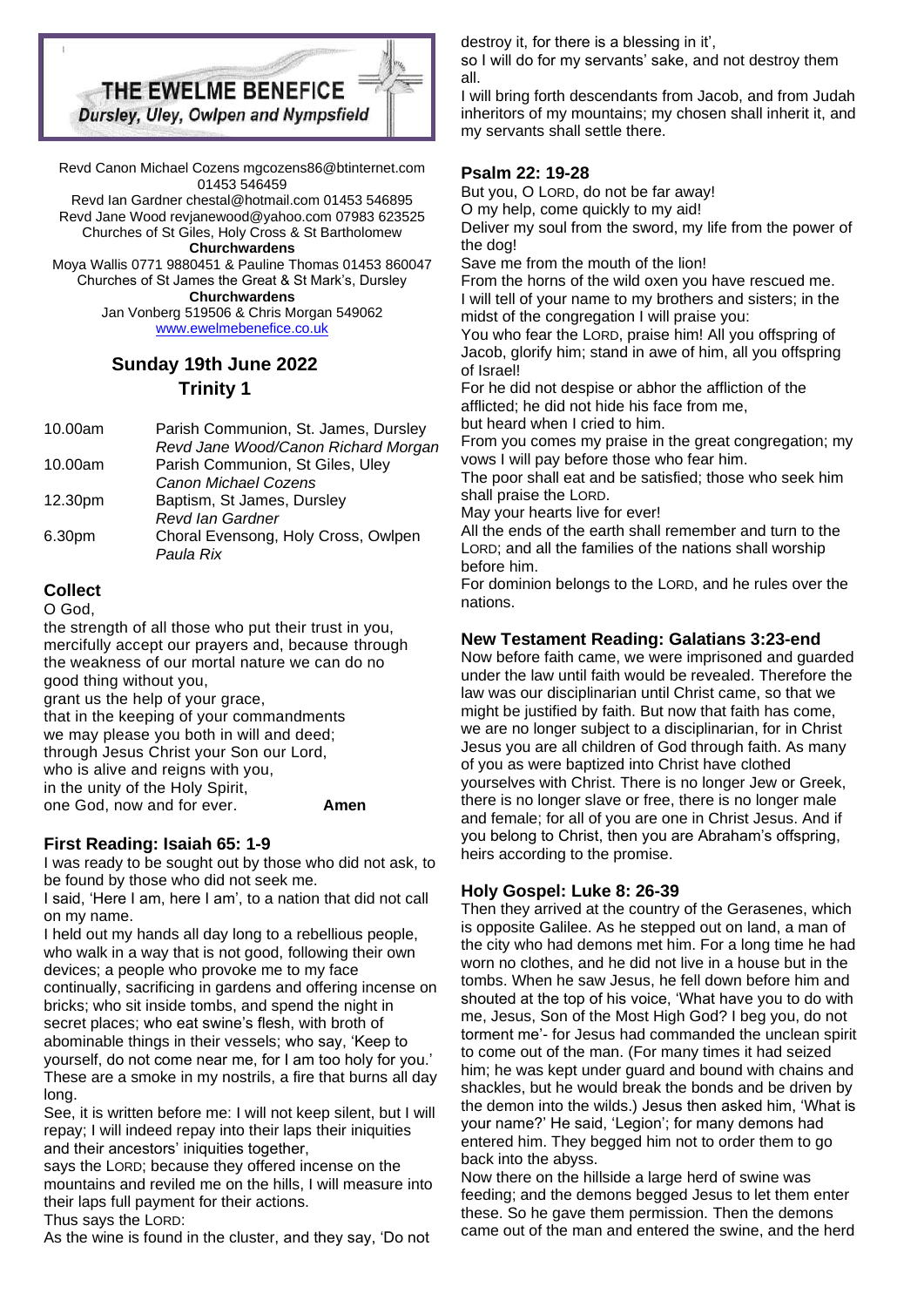rushed down the steep bank into the lake and was drowned.

When the swineherds saw what had happened, they ran off and told it in the city and in the country. Then people came out to see what had happened, and when they came to Jesus, they found the man from whom the demons had gone sitting at the feet of Jesus, clothed and in his right mind. And they were afraid. Those who had seen it told them how the one who had been possessed by demons had been healed. Then all the people of the surrounding country of the Gerasenes asked Jesus to leave them; for they were seized with great fear. So he got into the boat and returned. The man from whom the demons had gone begged that he might be with him; but Jesus sent him away, saying, 'Return to your home, and declare how much God has done for you.' So he went away, proclaiming throughout the city how much Jesus had done for him.

### **Intercessions**

We pray for those who are ill at this time or in other forms of need, especially those we know. We remember Julie, Robert, Marion, David, Hazel, Mel, Bob, Janet, Keith, Jean, Bernard, Rita, Norma, Joyce, Joan, Rose, Frances, Francis and Jenny. Be with them in their suffering, support and comfort them and give them peace of mind in times of trouble.

We remember Doreen Gawlik, Curwen Rawlinson, Michael Logsdon, Sue Sherman, Gillian Davis recently departed, and pray for their families, friends and all those who grieve.

We welcome at baptism Alex Chilon, we pray for him and his family as he begins his Christian journey.

*If you would like someone who is currently unwell or in particular need of prayer to be named on the weekly pew sheet, please email the parish office giving the person's name and also your name as the contact*

### **Post-communion prayer**

| Eternal Father,                           |      |
|-------------------------------------------|------|
| we thank you for nourishing us            |      |
| with these heavenly gifts:                |      |
| may our communion strengthen us in faith, |      |
| build us up in hope,                      |      |
| and make us grow in love;                 |      |
| for the sake of Jesus Christ our Lord.    | Amen |
|                                           |      |

### **Service Sheet for Worship at Home**

If you are unable to join the Sunday services, please do make use of the reflective service for use at home alongside the prayers and readings for the day which can be found on this pew sheet. If you would like a copy please contact the office [ewelmeparishoffice@gmail.com](mailto:ewelmeparishoffice@gmail.com)

Pastoral Care Please let Canon Michael (546459), Revd Ian Gardner (546895) or Revd Jane Wood (07983 623525) know of those who need to be contacted or are in hospital and we will get in touch. Pat Jones (860696) is happy to be contacted for Uley, Owlpen and Nympsfield Please continue to check the Ewelme Family Facebook page and the Benefice website

www.ewelmebenefice.co.uk regularly and if there are members who you know do not use any of these media, please let them know what is going on.

#### **Morning Prayer in June**

Morning Prayer is said at 9am every Tuesday & Thursday in person in St James and Wednesday via Zoom.

# **Evening Prayer via Zoom**

Twice a week, on Mondays and Wednesdays at 6pm, a number of us join together via Zoom for a short 20 minute service of Evening Prayer. We use a variety of styles of service and usually include some music– a hymn or song. Do join us! The link can be found by going into our website [ewelmeparishoffice@gmail.com](mailto:ewelmeparishoffice@gmail.com)

Meeting ID: 893 3298 0143 Passcode: 899154

### **Live streaming of Services.**

We plan to live stream the service of Holy Communion from St Giles on the Sunday when there's a service at St Mark's and from St James on the other Sunday's in the month. The link can be found by going into our website -

https://ewelmebenefice.co.uk/ and clicking on the link there, or go into YouTube and enter 'Ewelme Benefice' in the Search Box, hit enter and select the service. Please note - the stream will start at about 9.50, the service starts at 10am. After the service the stream will convert to a recording which can be viewed from about 12noon. When there is a stream failure go to the Cathedral service – details in website.

#### **This week**

| Mon 20 <sup>th</sup> June  |                                                                         |  |  |
|----------------------------|-------------------------------------------------------------------------|--|--|
| 6pm                        | Evening prayer via Zoom                                                 |  |  |
| Tues 21 <sup>st</sup> June |                                                                         |  |  |
| 9am                        | Morning Prayer in St James                                              |  |  |
| 4pm                        | Governing body Dursley Academy                                          |  |  |
| Wed 22 <sup>nd</sup> June  |                                                                         |  |  |
| 9am                        | Morning Prayer via Zoom                                                 |  |  |
| 12.30pm                    | Doreen Gawlik's funeral, St Giles, Uley                                 |  |  |
| 6pm                        | Evening Prayer via Zoom                                                 |  |  |
| Thurs 23rd June            |                                                                         |  |  |
| 9am                        | Morning Prayer with Bishop Rachel, St James                             |  |  |
| 10am                       | Holy Communion, St James, Dursley                                       |  |  |
| 7.30pm                     | Deanery Synod, St Mary's Berkeley                                       |  |  |
| Fri 24 <sup>th</sup> June  |                                                                         |  |  |
| 4pm                        | Wedding rehearsal, Holy Cross, Owlpen                                   |  |  |
| Sat 25 <sup>th</sup> June  |                                                                         |  |  |
| 10.30am                    | Arts Week Begins in St James, Dursley<br>Coffee, Cake & Music, St James |  |  |
|                            | Wedding of Gant Sharma & Sarah Randall,                                 |  |  |
| 3pm                        | Holy Cross, Owlpen                                                      |  |  |
| 4pm                        | Blessing rehearsal, Holy Cross, Owlpen                                  |  |  |
| 7.30pm                     | <b>Tyndale Choral Society Concert, St James</b>                         |  |  |
| Sun 26th June              |                                                                         |  |  |
| 12pm                       | Baptism of Arabella Woods, St James, Dursley                            |  |  |
| 2pm                        | Marriage Blessing of Marc de Lassus & Alice                             |  |  |
|                            | Ramsey, Holy Cross, Owlpen                                              |  |  |
|                            |                                                                         |  |  |

### **Services for Sunday 26th June 2022 2 nd Sunday after Trinity**

| St James 8.00am   | <b>Holy Communion</b>     |
|-------------------|---------------------------|
| St Giles 10.00am  | Parish Holy Communion     |
| St Mark's 10.30am | Service of The Word       |
| St James 12.00pm  | Baptism of Arabella Woods |
|                   |                           |

### **New email address for the Messenger.**



If you have any articles for the magazine, please send them to dursley.messenger@gmail.com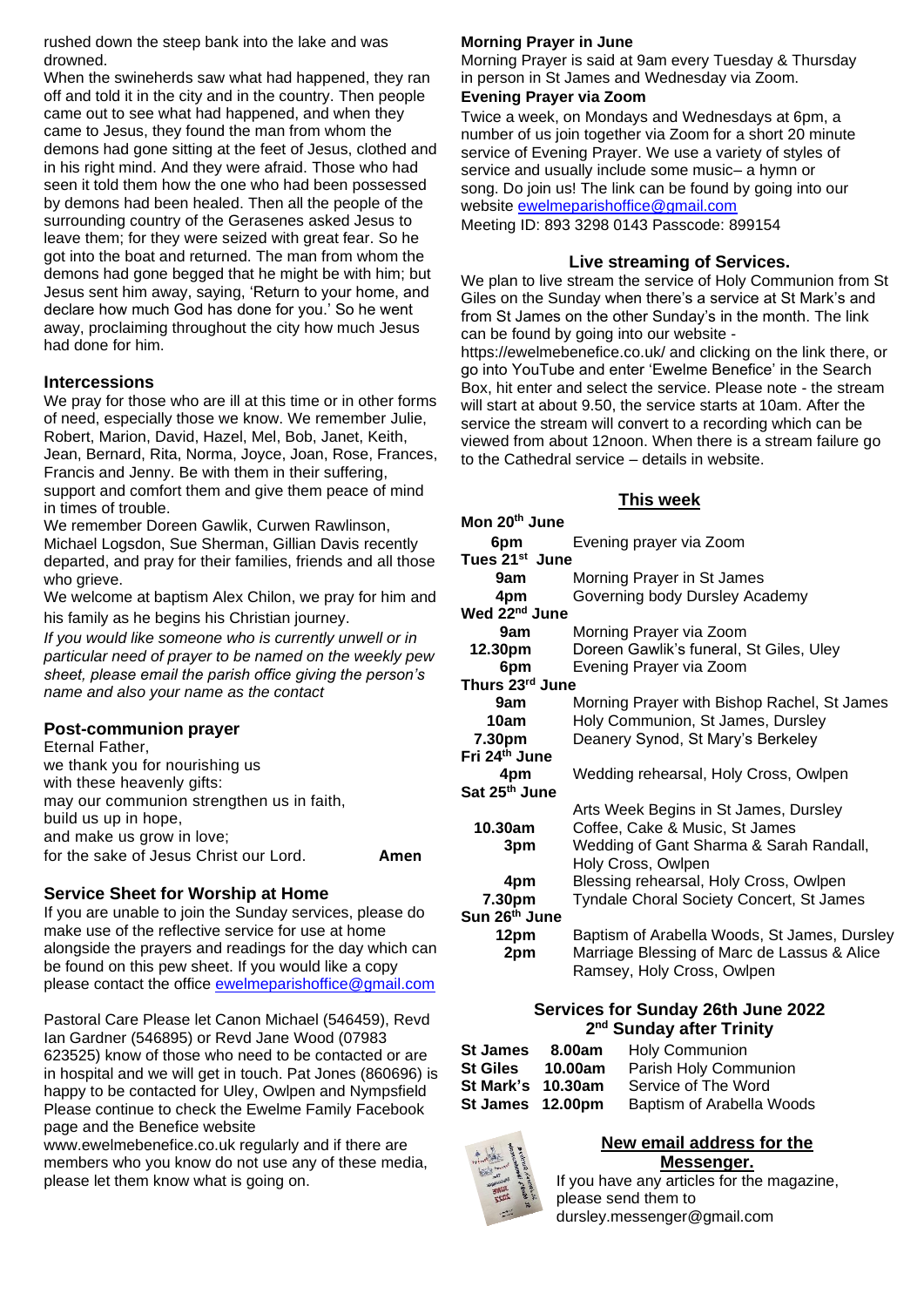

# **Churches Together United Summer Service Songs of Praise**



The service will be held in St Giles at 6pm on Sunday 10th July. Please can you choose your favourite hymns and let Clare (ewelmeparishoffice@gmail.com or 549280), Pauline or Moya know.



St James the Great, Dursley



Sat 25th June - Sat 2nd July



**Entry forms available from Parish Office** (behind the church 9.00am-12.30pm) Tel 549280

ewelmeparishoffice@gmail.com



Join us at 6 pm **Sunday 3rd July Marist Retreat Centre** 

**Front Street, Nympsfield** by kind invitation of the Sisters

A quiet service of reflection